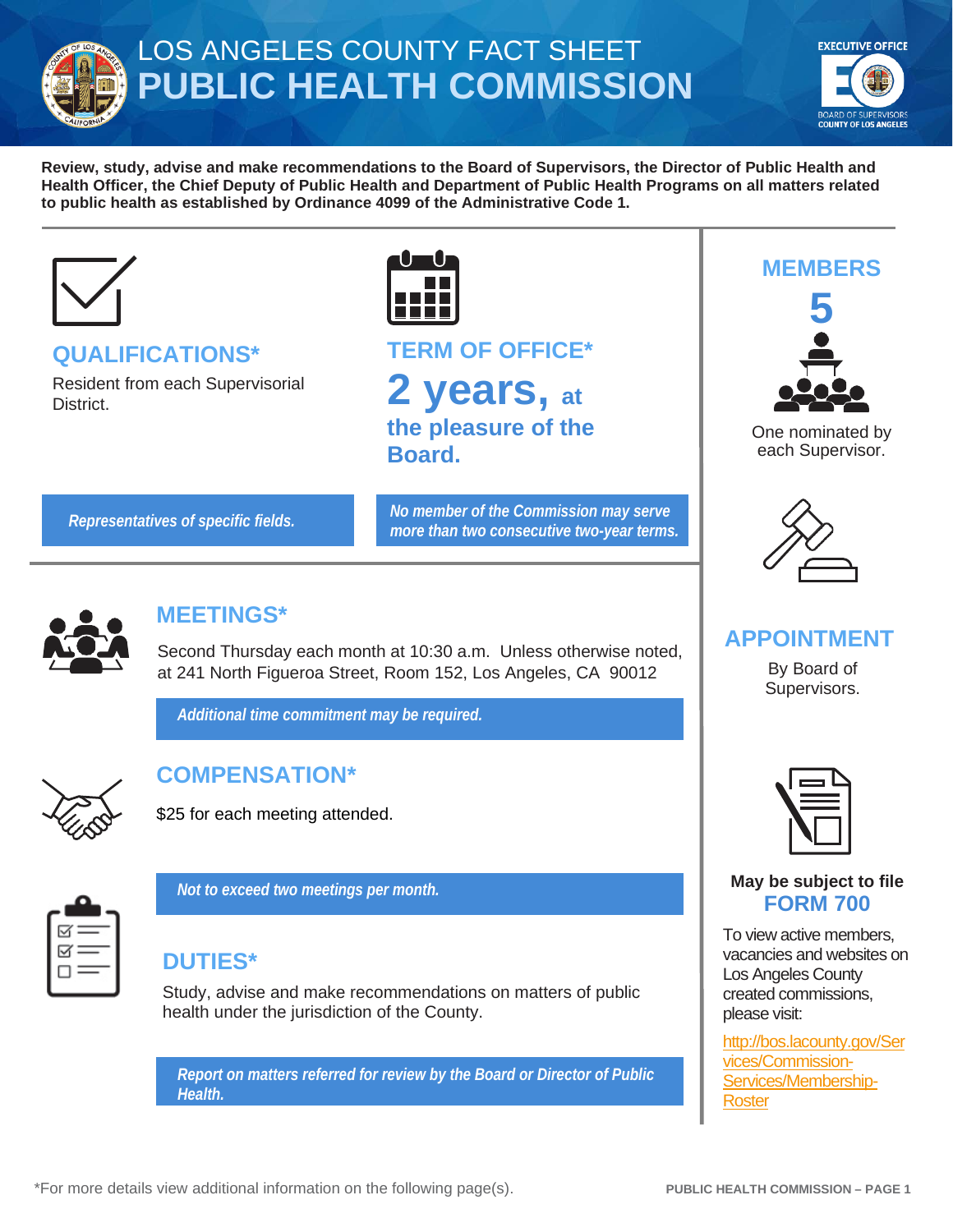# **QUALIFICATIONS**

Members shall consist of one resident from each Supervisorial District and representing, insofar as possible, the fields of medicine, education, business, a Woman's Group and Municipal Government.



## **TERM OF OFFICE**

The Board may, by order, extend the length of service or waive the limit for individuals or the Commission as a whole.

A member's position on the Commission shall become vacant upon his or her death, resignation, or removal by the Board. In the case of such a vacancy, the Board shall appoint a successor to fill the unexpired term.



### **MEETINGS**

Note: meetings are sometime cancelled, or a special meeting may take place. Please call the Commission office for general information or to confirm meeting dates/times.

Section 5.12.050 of the Los Angeles County Code provides that if any member (other than an ex officio member) fails to attend three consecutive meetings, unless excused by the members thereof, that member's office becomes vacant. The secretary shall so notify the appointing officer, who shall immediately appoint a member to fill such vacancy.



### **COMPENSATION**

Reimbursement for actual traveling expenses incurred in the performance of Commission duties, including transportation, meals and lodging.

**On September 28, 1993 the Board requested the Commissioners to voluntarily forego their stipends. The Public Health Commissioners have volunteered to forego their stipends.**

**On April 13, 2000, the Commission has voted to unanimously to reinstate their stipend effective May 1, 2000.**

| $\preceq$ $=$ |
|---------------|
| $\boxdot$     |
| -             |
|               |

### **DUTIES**

Study, advise and make recommendations to the Board of Supervisors and the Director of Public Health on matters of public health under the jurisdiction of Los Angeles County, including those matters within cities in Los Angeles County which are under the jurisdiction of the Department of Public Health. The Commission's duties shall be wholly advisory. The Commission may initiate reports to the Board and to the Director of Public Health on such matters and shall study and report on matters referred to its attention for review by the Board of Supervisors or the Director of Public Health.



**OATH**

Not required**.**